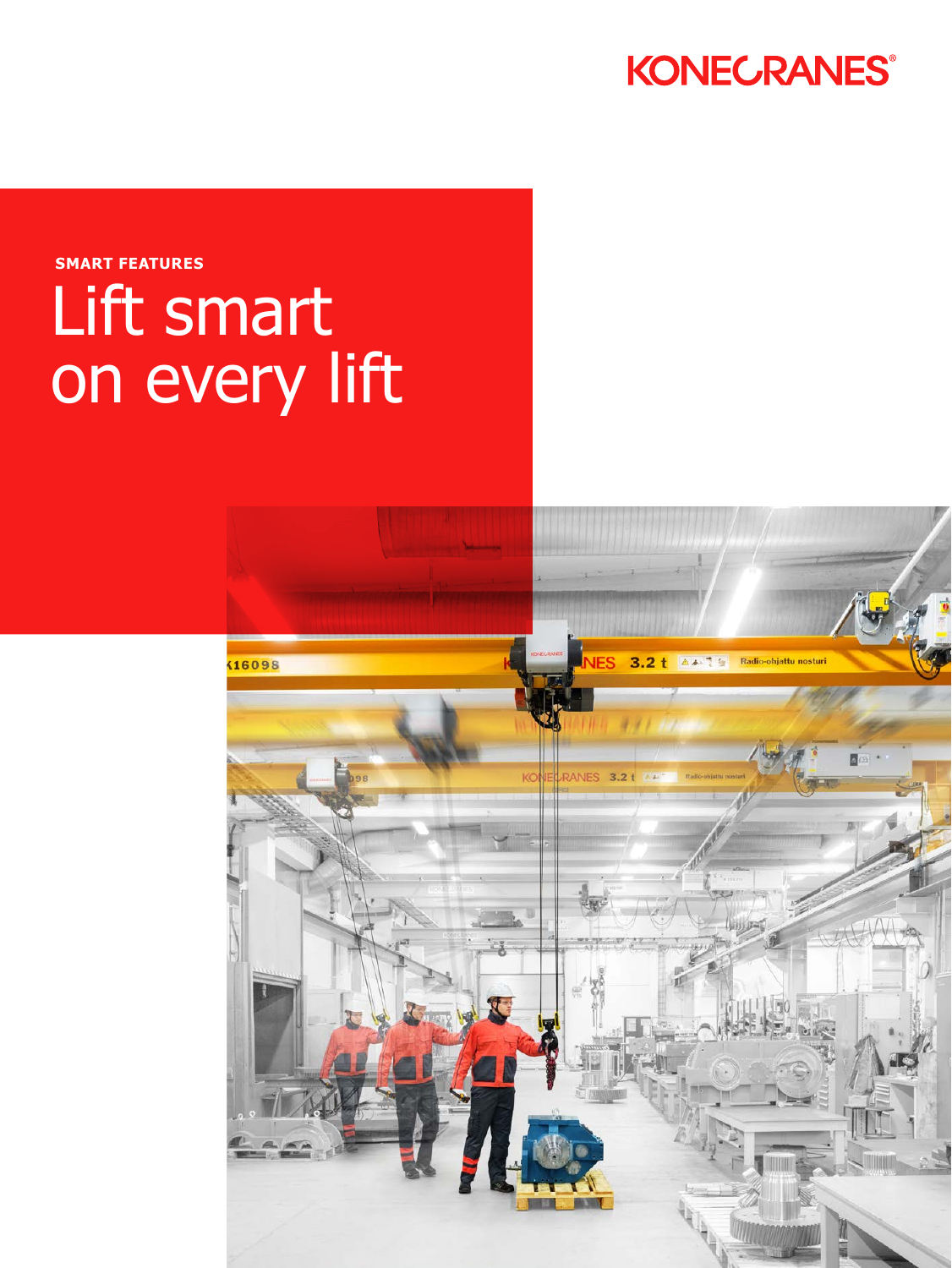## Intelligent lifting with Smart Features

By making some functions automatic and reducing load cycle and increasing safety, Smart Features give you total control of materials handling in your production process.

You can buy Smart Features already installed on new cranes, or have them added to your existing cranes. Choose the ones you want, or ask us to recommend a features package that fits the lifting needs of the processes in your facility.

Konecranes Smart Features are available on all of our electric overhead traveling cranes. They will refine your lifting processes and bring real, measurable benefits to your business.

In this brochure, we invite you to explore how Smart Features can benefit your business.

## Lift safety and productivity

**At Konecranes, we've put all of our long experience in industrial technology into our Smart Features, a special combination of crane components and software designed specifically to improve the safety and productivity of your operations.**

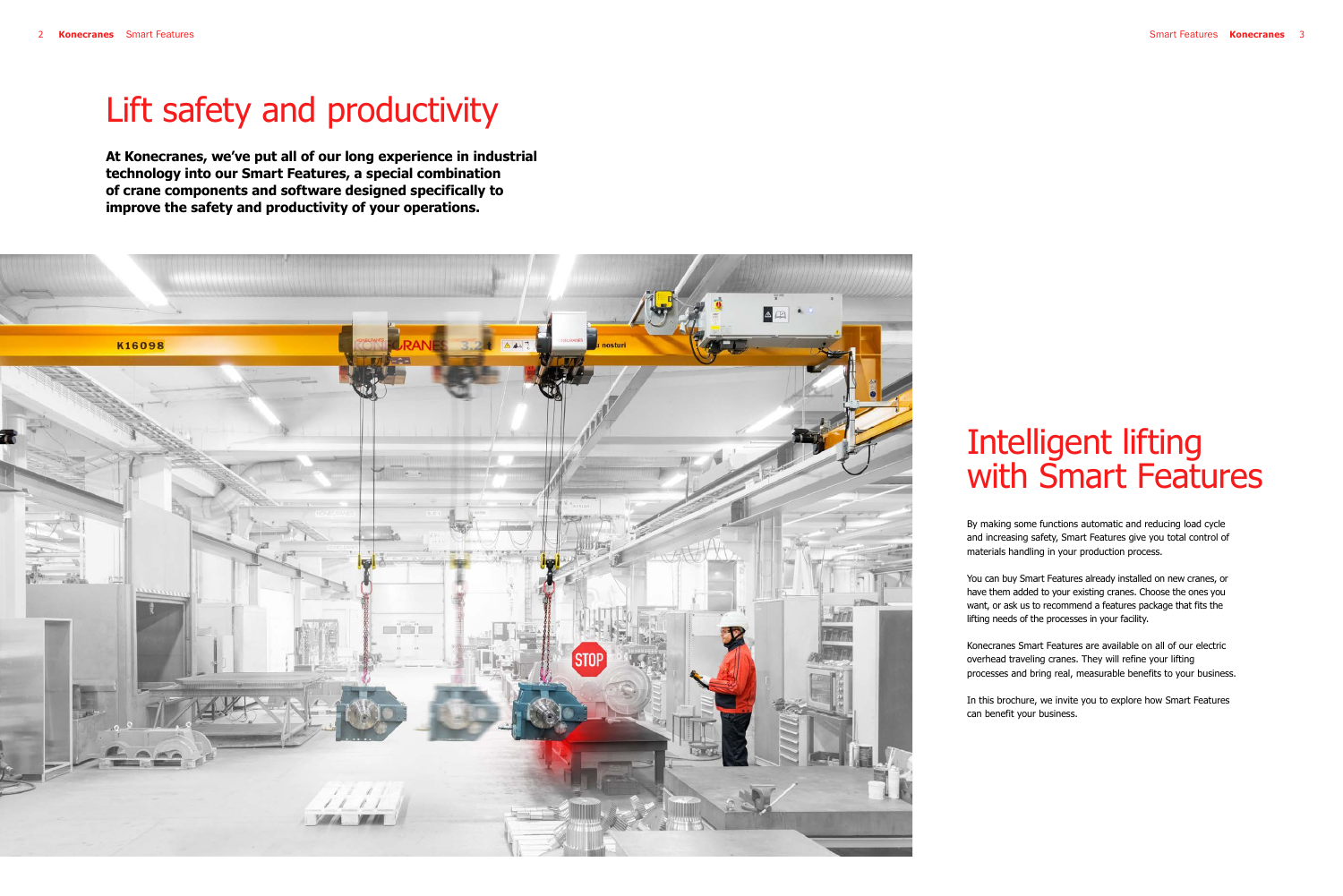**Smart Features maintain a steady, smooth movement for maximum load control, leading to an increase in productivity with shorter load cycle times as well as greater safety for your operators and work environment.**

**SWAY CONTROL** limits load swing by controlling the acceleration and deceleration of the bridge and trolley. It allows faster load handling and more precise positioning while reducing the risk of damage to the load, crane and surrounding area. **ACTIVE SWAY CONTROL** dampens existing load sway.

### Load Control Features

**SNAG PREVENTION** stops crane movement if the hook, sling or load accidentally catches on something. This decreases risks during crane motion, helping to prevent damage to the load, crane and

surrounding area.

3.21 AAD

**ASSISTED LOAD TURNING** helps turn the load by keeping the ropes straight and eliminating side pull. This function makes one of the most challenging crane operations easier and less risky. It speeds up duty cycles, extends crane lifetime and simplifies crane operation.

**SLACK ROPE PREVENTION** detects when the load has reached its final position and automatically stops the lowering movement. The hoist ropes do not slacken and lifting device does not fall over.

**LOAD FLOATING** keeps the load in position after the hoisting movement stops, so the brake is applied less frequently and it wears less than normally. It allows a faster and smoother restart of the hoisting movement and better control of the load.

**HOISTING SYNCHRONIZATION** monitors and controls the position difference of the hooks and synchronizes the movement of each hoist. This function provides better accuracy when two hoists are used at the same time.

> **FOLLOW ME** speeds up lifting operations by quiding the hook above the load by hand. Duty cycles are shorter as it is faster to load and unload the crane.

**MICROSPEED** and **INCHING** assist in highprecision load handling. Microspeed turns large joystick movements on the operator interface into slow and exact load movements. Inching ensures accurate load positioning by allowing movement in small increments. Both functions reduce the risk of collision and can be used for hoisting and traveling.

**SHOCK LOAD PREVENTION** slows the hoist for a smoother movement if the load is picked up too fast. This prevents shocks to the load and crane, extending the life of the steel structure and its mechanical components.



**ASR, ADVANCED SPEED RANGE** allows faster lifting and lowering speeds when handling light loads. The maximum speed is automatically calculated based on the measured load. For example, when the the load is less than 10% of the maximum rated load, the operator can move the crane at up to 1.5 times the nominal speed, minimizing work cycle times.

**ESR, EXTENDED SPEED RANGE** allows higher lifting and lowering speeds when handling light loads. The maximum speed is automatically calculated based on the measured load. For example, when the the load is less than 20% of the maximum rated load, the operator can move the crane at up to twice the nominal speed, minimizing work cycle times.

**HOOK CENTERING** eliminates side pull during lifting by positioning the bridge and trolley directly over the load. This reduces wear and tear on components, faster duty cycle times and easier operation.

**Developed to make the daily work of crane operators easier and more efficient.**

**EUG**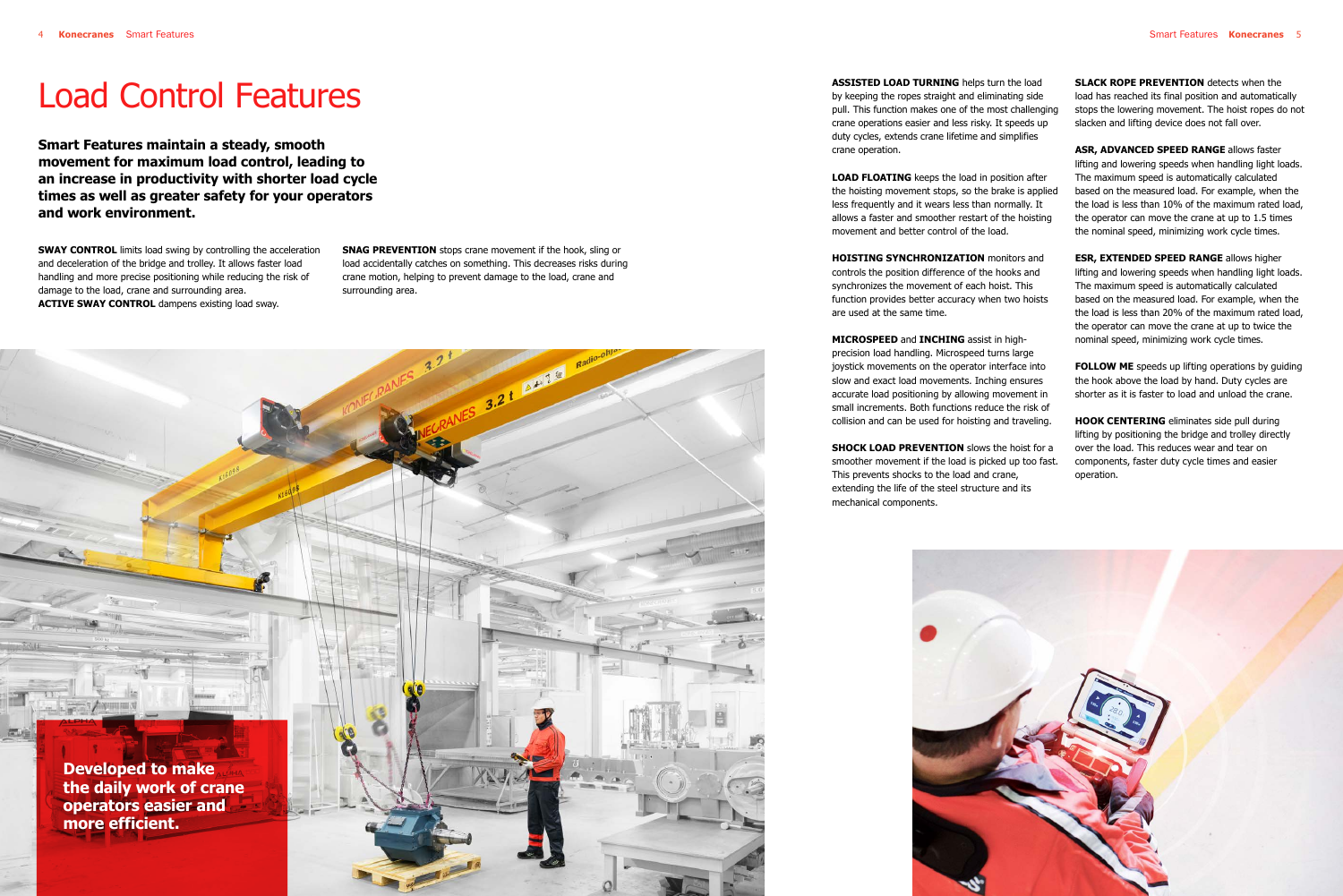**Smart Features also give you more control over the working area of the crane, improving the efficency and accuracy of load positioning by adapting the available space to the physical layout of your production line.**



## Area Control Features

**PROTECTED AREAS** defines certain zones that the crane cannot enter. This improves safety by reducing the risk of accidents and preventing collisions between the crane and other equipment.

**WORKING LIMITS** creates temporary "virtual walls" which limit where the crane can move. It is a flexible safety tool in which settings can be easily changed for different tasks, shielding areas where people or equipment are located.

**TARGET POSITIONING** brings the load from home position to a predefined target position at the push of a single button. This simple movement increases safety and greatly reduces duty cycle times.

**END POSITIONING** brings the load to the center of a positioning window by pushing one button on the operator interface. Without having to bring the load to its exact destination manually, this feature makes positioning a safer, faster and easier process.

|                       | Automotive   | Steel         | Manufacturing | 'Power              | Pulp & Paper  |
|-----------------------|--------------|---------------|---------------|---------------------|---------------|
| <b>Smart Features</b> | DIE HANDLING | COIL HANDLING | ASSEMBLY LINE | <b>TURBINE HALL</b> | DRY FND       |
|                       | CRANE        | CRANE         | <b>CRANE</b>  | CRANE               | <b>CRANE'</b> |

#### **LOAD CONTROL FEATURES**

| ACTIVE SWAY CONTROL          |  |  |  |
|------------------------------|--|--|--|
| <b>SWAY CONTROL</b>          |  |  |  |
| SNAG PREVENTION              |  |  |  |
| ADVANCED SPEED RANGE (ASR)   |  |  |  |
| EXTENDED SPEED RANGE (ESR)   |  |  |  |
| ASSISTED LOAD TURNING        |  |  |  |
| <b>HOOK CENTERING</b>        |  |  |  |
| <b>FOLLOW ME</b>             |  |  |  |
| <b>LOAD FLOATING</b>         |  |  |  |
| HOISTING SYNCHRONIZATION     |  |  |  |
| <b>MICROSPEED</b>            |  |  |  |
| <b>INCHING</b>               |  |  |  |
| SHOCK LOAD PREVENTION        |  |  |  |
| <b>SLACK ROPE PREVENTION</b> |  |  |  |

#### **AREA CONTROL FEATURES**

| PROTECTED AREAS        |  |  |  |
|------------------------|--|--|--|
| <b>WORKING LIMITS</b>  |  |  |  |
| TARGET POSITIONING     |  |  |  |
| <b>END POSITIONING</b> |  |  |  |

● Highly Recommended ● Recommended

The following table shows our recommendations for Smart Features in five different common industry applications.

Ask us for more details on how Smart Features can benefit your industry and your business.